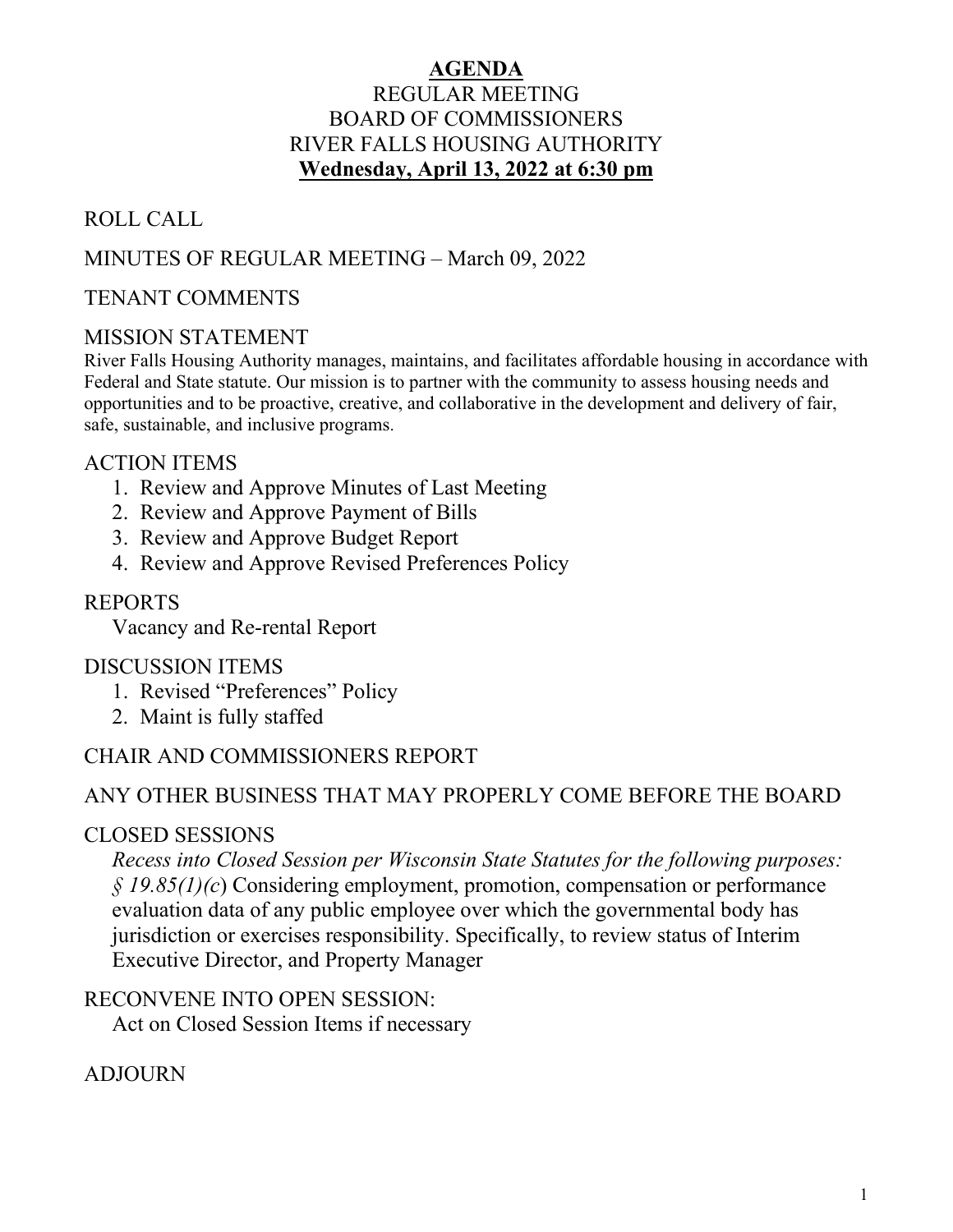Minutes of the Regular Meeting of the River Falls Housing Authority March 09, 2022, Chair Todd Bierstadt called the meeting to order at 6:30. Present: Todd Bjerstedt, Matt Fitzgerald, Jacqueline Niccum, Jacob Proue, Jason Stroud Absent: None Also Present: Peggy Chukel-Interim Director

Meeting Called to Order: 6:30

**Tenant Comments**: No tenants were present

#### ACTION ITEMS

- 1. Review and Approve Minutes of Jan Meeting: M/S/C-MF/JN
- 2. Review and Approve Payment of Bills: M/S/C-JN/JP
- 3. Review and Approve Budget Report: M/S/C-JS/MF
- 4. Review and Approve Revised Van Policy Resolution #570:
	- a) Change "employees" to "Authorized Individuals"
		- b) Change "12" mile radius to "25"

#### REPORTS

Vacancy and Re-rental Report: PC Noted B107 will be rented as of 04/01/22 & explained reasons for 3 March Move-outs.

#### DISCUSSION ITEMS

Executive Director Appointment: JS recapped the issues prohibiting the City & RFHA from forming a "hybrid CDA". He  $(\&$  TB) stated that while there is much interest (on both sides) in pursuing a collaborative opportunity, the City is not in a situation to pursue such options at this time and has decided to revisit the possibility in 2 to 3 years. PC noted that, as any process involving the conversion of an H.A. is time consuming & expensive, when the City **is** ready to consider such options, there are 2 local examples they could use for guidance: One H.A. who attempted a conversion & failed vs another that succeeded.

In the interim, the Board must hire/appoint a permanent Executive Director. TB will meet with PC before the next Board meeting and the Board will hold a closed session at the next meeting to make a final decision.

JS asked PC to provide current staff salaries and payroll budget. PC reminded the board that the new budget year begins on 07/01/22, and new budgets must be submitted by mid-April. PC will work as much as possible into next year's budget for a competitive E.D. wage, but the Board must keep funding constrains in mind when building the job description.

#### OTHER:

PC noted that despite continued advertising, RFHA has not found another maintenance tech. A possible "partial" solution is to contract out some of the UTA (unit turn over). Serv-Pro specializes in clean out & clean up, and may be an affordable alternative, if they can work with our schedule.

JS stated that the City is still willing and able to assist with accounting functions, and that there are 1 or 2 City staff members that specialize in grant applications. PC stated that RFHA would definitely appreciate any time City staff could spare in regards to pursuing grants. PC also noted that a permanent part time payables clerk would be helpful in the segregation of duties.

### ADJOURN: 8:12

Respectfully submitted by P L Chukel, recording secretary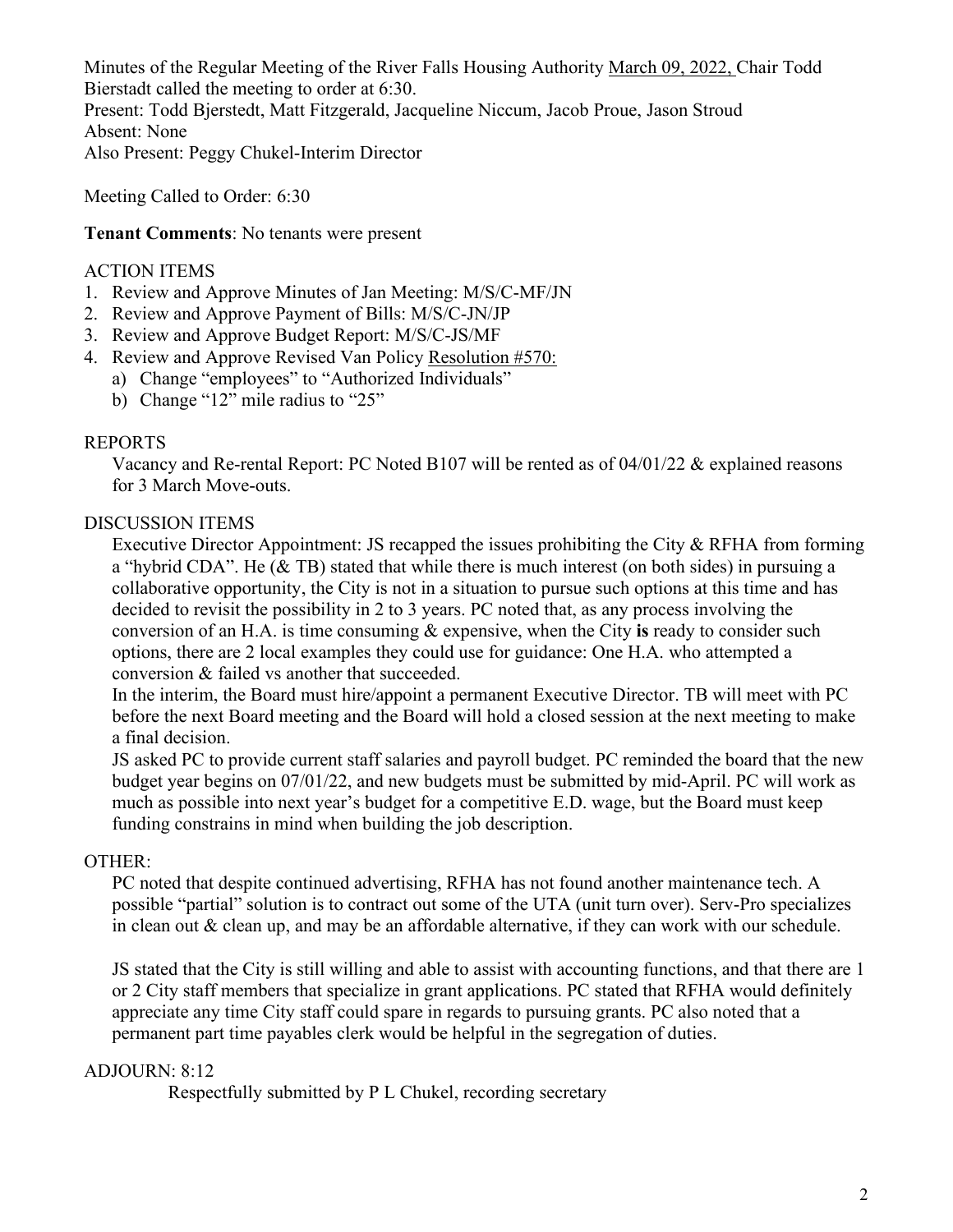### **MEMO**

| TO: | River Falls Housing Authority Board of Commissioners |
|-----|------------------------------------------------------|
|-----|------------------------------------------------------|

FROM: Peggy Chukel, Interim Director

- RE: April Board of Commissioners Meeting
- DATE: April 13, 2022

### ACTION ITEMS

- 1. Review and Approve Minutes of last meeting
- 2. Review and Approve Payment of Bills (Attachment 1)
- 3. Review and Approve Budget Report (Attachment 2)
- 4. Review and Approve Revised Preferences Policy (Attachment 3)

## REPORTS

- 1. Vacancy and Re-rental Report (Attachment 4)
	- 1369 E Division is occupied. We have raised the rent to from \$1,300 + utilities, to \$2,000-utlities included. That is right in line with a 4 BR house in RF (despite the location).
	- BW107 is finally rented!
	- Turn arounds are going quite well, back to the usual 30 days. But we hope to get that down to 2/3 weeks once the 2 new employees get fully trained.

### DISCUSSION ITEMS

- 1. Revised Preferences Policy: We currently treat all applicants the same, regardless of where they live or come from. We would like to give preference to applicants that already live or work in River Falls. Serving members of our own community first seems more in line with our Mission Statement.
	- a. Current applicants will be "grandfathered in.
	- b. Any new applicant who does not meet the preference criteria at time of application, but subsequently provides proof of local residency or employment will be given the preference, but only from the date/time of notification, not form time of original application.
- 2. We hired a very qualified FT maint man on 03/29. Jeff now has 2 FT staff, but while both are "good" neither is fully trained. Jeff will have his hands full training, while figuring out where Tad left things.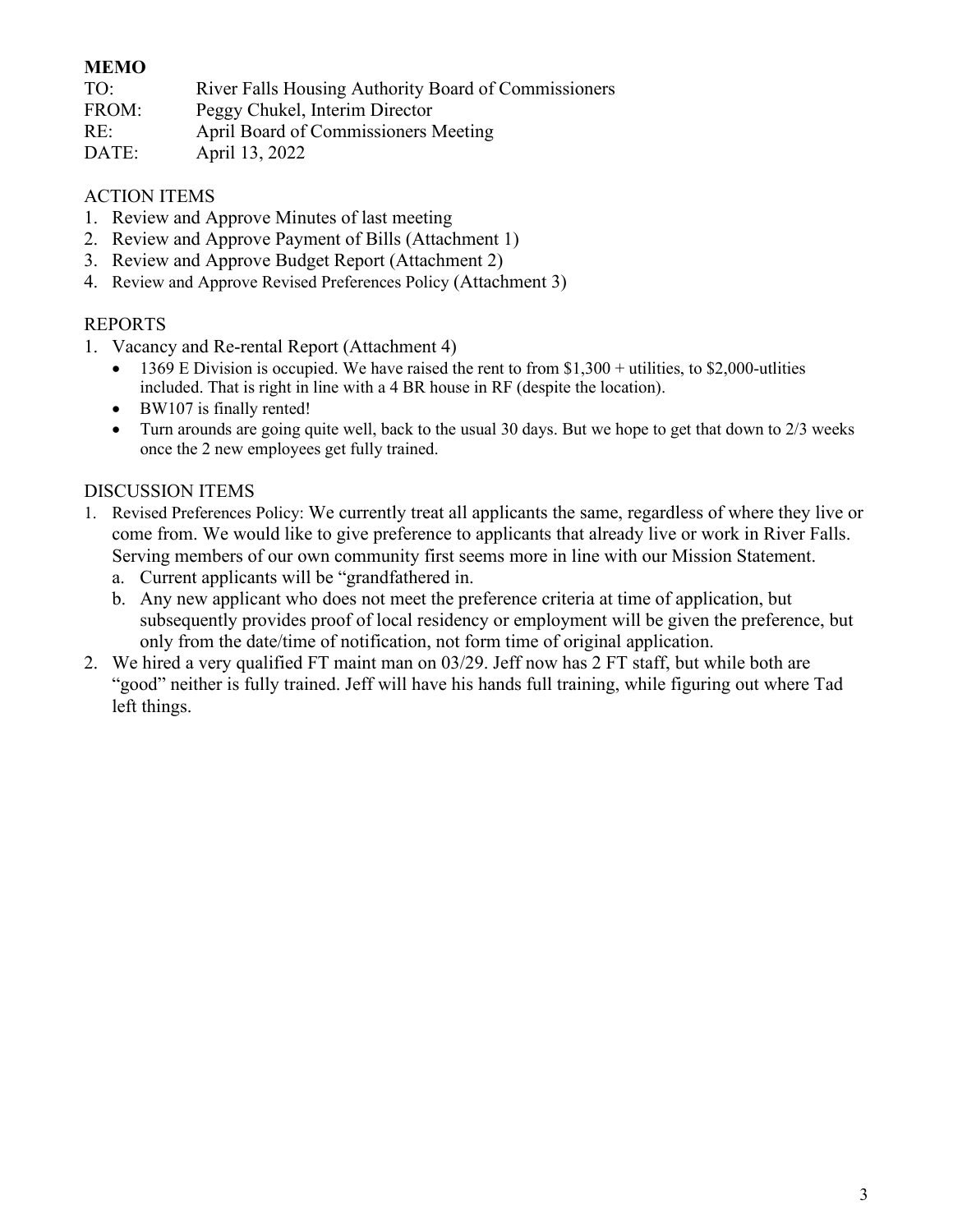#### Attachment 1

#### **River Falls Housing Authority Check Register As of March 31, 2022**

| Date     | Num    | Name                  | <b>Amount</b> |
|----------|--------|-----------------------|---------------|
| 03/07/22 | 4168   | Ace                   | 443.24        |
| 03/07/22 | 4169   | Chris Amdahl          | 387.00        |
| 03/07/22 | 4170   | Dey                   | 99.58         |
| 03/07/22 | 4171   | Drug Test             | 341.75        |
| 03/07/22 | 4172   | <b>VOID</b>           |               |
| 03/07/22 | 4173   | Gateway               | 419.72        |
| 03/07/22 | 4174   | Granite               | 1,014.61      |
| 03/07/22 | 4175   | <b>HD Supply</b>      | 162.57        |
| 03/07/22 | 4176   | John Deere            | 528.35        |
| 03/07/22 | 4177   | Steiner               | 312.55        |
| 03/07/22 | 4178   | <b>US Internet</b>    | 258.17        |
| 03/08/22 | 4179   | Gappa                 | 88.70         |
| 03/15/22 | 4180   | ZZ-Petersen, L-K403   | 550.00        |
| 03/28/22 | 4181   | Cook, LeAnn M         | 226.50        |
| 03/28/22 | 4182   | Vargas                | 4.64          |
| 03/31/22 | 4183   | Evju, Karl O          | 1,772.57      |
| 03/31/22 | 4184   | Vargas, Magaly        | 1,436.27      |
| 03/28/22 | 4185   | <b>BOC Bjerstedt</b>  | 180.00        |
| 03/28/22 | 4186   | <b>VOID</b>           |               |
| 03/28/22 | 4187   | <b>BOC Peterson</b>   | 50.00         |
| 03/28/22 | 4188   | <b>BOC Niccum</b>     | 100.00        |
| 03/28/22 | 4189   | <b>BOC Proue</b>      | 150.00        |
| 03/28/22 | 4190   | <b>VOID</b>           |               |
| 03/29/22 | 4191   | Eggen, Laura          | 500.00        |
| 03/31/22 | 4192   | Action                | 187.50        |
| 03/31/22 | 4193   | All                   | 741.00        |
| 03/31/22 | 4194   | Carahsoft             | 248.92        |
| 03/31/22 | 4195   | Chris Amdahl          | 359.50        |
| 03/31/22 | 4196   | Clog UnBoggler        | 300.00        |
| 03/31/22 | 4197   | Dey                   | 246.16        |
| 03/31/22 | 4198   | <b>HD Supply</b>      | 1,611.23      |
| 03/31/22 | 4200   | Roberts               | 2,045.00      |
| 03/31/22 | 4201   | ServPro               | 1,600.00      |
| 03/31/22 | 4202   | <b>Staples</b>        | 259.37        |
| 03/31/22 | 4203   | StarTech              | 1,270.00      |
| 03/31/22 | 4204   | <b>State Farm</b>     | 5,776.00      |
| 03/31/22 | 4205   | <b>State Farm</b>     | 218.99        |
| 03/31/22 | 4206   | State Farm            | 214.80        |
| 03/31/22 | 4207   | State Farm            | 156.05        |
| 03/31/22 | 4208   | Steiner               | 747.50        |
| 03/31/22 | 4209   | Swedes                | 846.17        |
| 03/31/22 | 4210   | <b>SVA</b>            | 7,720.00      |
| 03/31/22 | 4211   | <b>Renovation Sys</b> | 7,553.29      |
| 03/31/22 | 4212   | RFMU                  | 10,346.84     |
| 03/31/22 | 4213   | <b>SCVNG</b>          | 5,480.30      |
| 03/01/22 | 220301 | 247                   | 44.90         |
| 03/01/22 | 220302 | RFSB14                | 5,107.08      |
| 03/01/22 | 220303 | RFSB15                | 2,077.00      |
| 03/01/22 | 220304 | RFSB16                | 159.55        |
| 03/04/22 | 220305 | Jennings              | 2,000.00      |
| 03/07/22 | 220306 | Comcast               | 181.00        |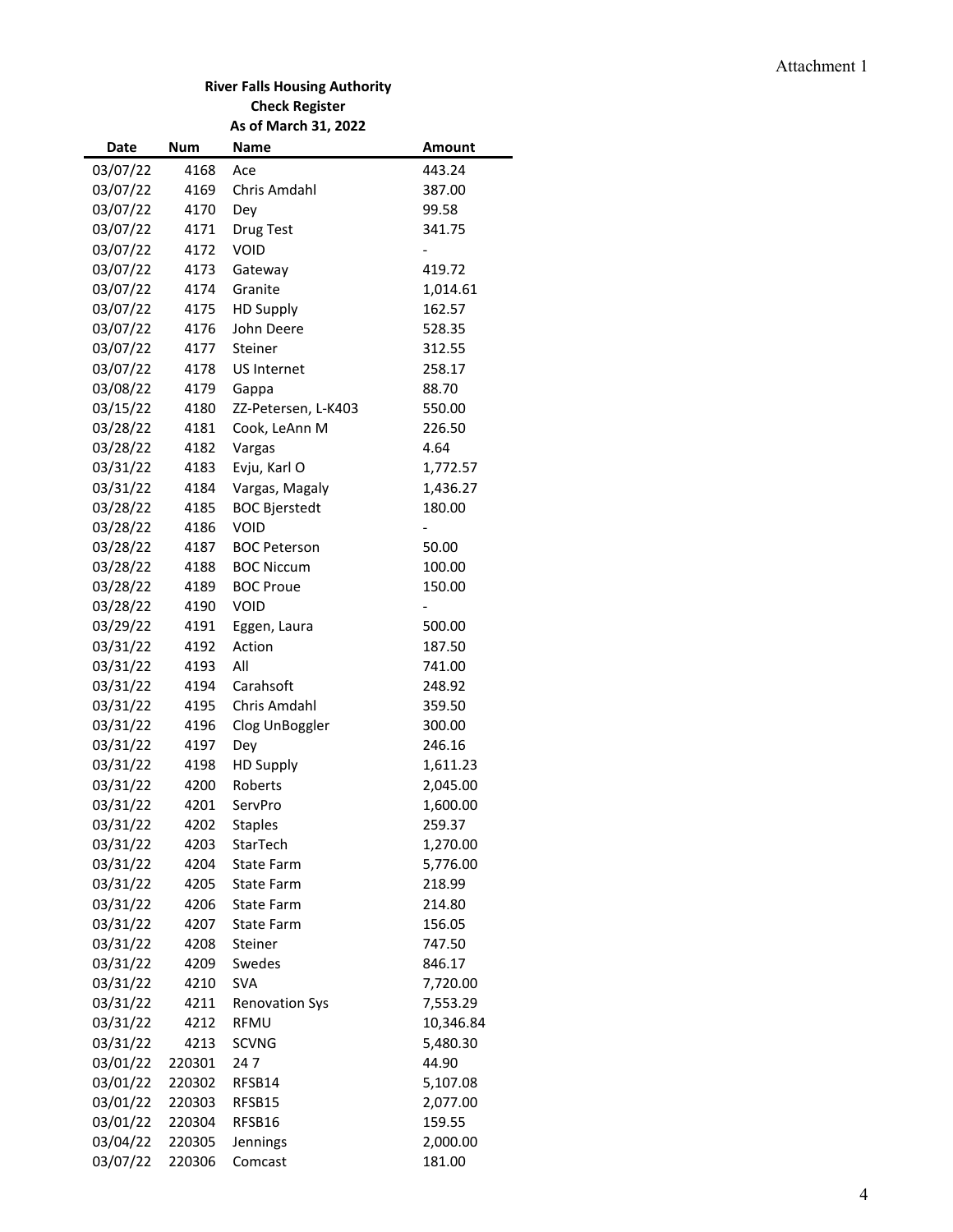| 03/07/22 | 220307 | Comcast                | 129.80     |
|----------|--------|------------------------|------------|
| 03/07/22 | 220308 | Comcast                | 129.80     |
| 03/07/22 | 220309 | Comcast                | 129.80     |
| 03/07/22 | 220310 | CAS                    | 100.00     |
| 03/07/22 | 220311 | <b>Waste Mgmt</b>      | 1,359.42   |
| 03/12/22 | 220312 | CapitalOne             | 3,428.58   |
| 03/15/22 | 220313 | <b>Hawkins</b>         | 628.00     |
| 03/31/22 | 220314 | Annett, Roselyn M      | 2,088.89   |
| 03/31/22 | 220315 | Chukel, Peggy L        | 3,841.46   |
| 03/31/22 | 220316 | Hoffman, Jeffrey A     | 2,800.93   |
| 03/31/22 | 220317 | Jennings, Talbot R     | 4,389.97   |
| 03/31/22 | 220318 | Jennings, Talbot R     | 2,550.25   |
| 03/31/22 | 220319 | Marson, Shannon J      | 1,493.50   |
| 03/31/22 | 220320 | OBrien, Brandon C      | 2,624.76   |
| 03/31/22 | 220321 | Schendel, Susan G      | 984.33     |
| 03/31/22 | 220322 | VanSomeren, Samantha K | 3,280.23   |
| 03/31/22 | 220323 | Annett                 | 35.96      |
| 03/31/22 | 220324 | Chukel                 | 122.48     |
| 03/31/22 | 220325 | VanSomeren             | 63.80      |
| 03/31/22 | 220326 | <b>BOC Fitzgerald</b>  | 150.00     |
| 03/31/22 | 220327 | 01 LIFE                | 148.70     |
| 03/28/22 | 220328 | Jennings               | 100.00     |
| 03/30/22 | 220329 | <b>FNB</b>             | 70.00      |
| 03/30/22 | 220330 | <b>FNB</b>             | 20.00      |
| 03/30/22 | 220331 | <b>RICOH</b>           | 152.54     |
| 03/31/22 | 220332 | 02 DOR                 | 1,273.40   |
| 03/31/22 | 220333 | 03 EFTPS               | 8,610.48   |
| 03/31/22 | 220334 | 04 WRS                 | 4,005.64   |
| 03/31/22 | 220335 | 05 HEALTH              | 5,994.31   |
| 03/31/22 | 220336 | 06 HSA                 | 1,225.00   |
|          |        |                        | 118,456.40 |
|          |        |                        |            |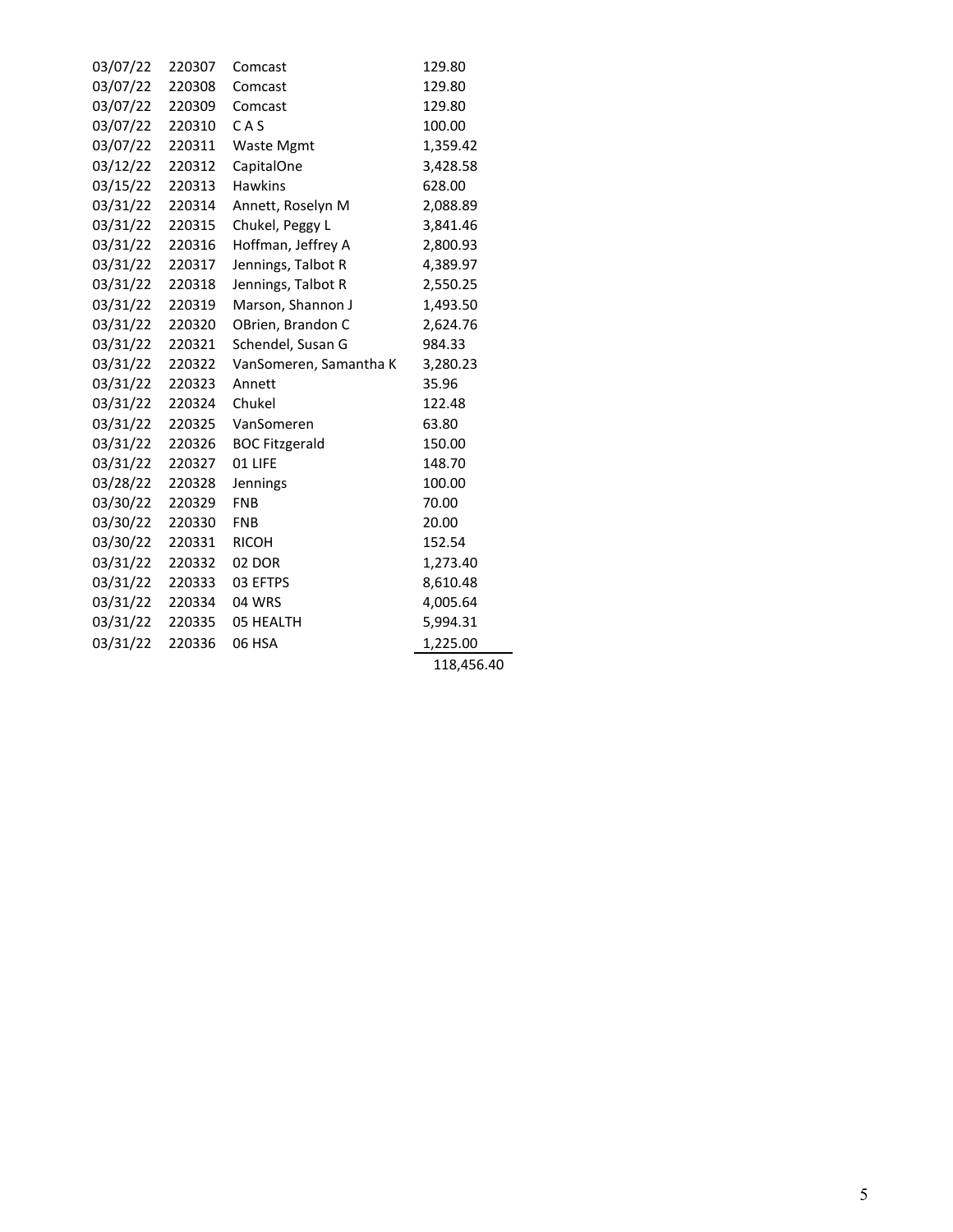## **Voucher**

#### **Check Register**

**As of March 31, 2022**

| Date     | <b>Num</b> | Name              | Amount    |
|----------|------------|-------------------|-----------|
| 03/02/22 | 220300     | <b>RFHA</b>       | 100.00    |
| 03/01/22 | 220301     | 1300              | 2,634.00  |
| 03/01/22 | 220302     | Anderson          | 614.00    |
| 03/01/22 | 220303     | Aurora            | 1,759.38  |
| 03/01/22 | 220304     | <b>Beadles</b>    | 2,623.00  |
| 03/01/22 | 220305     | <b>Berg</b>       | 1,698.00  |
| 03/01/22 | 220306     | Betzold           | 1,617.00  |
| 03/01/22 | 220307     | <b>Boisclair</b>  | 1,713.00  |
| 03/01/22 | 220308     | Burt              | 1,450.00  |
| 03/01/22 | 220309     | Depot             | 1,895.00  |
| 03/01/22 | 220310     | Dodge             | 1,501.00  |
| 03/01/22 | 220311     | Eau Claire Realty | 949.00    |
| 03/01/22 | 220312     | Fairfax           | 1,267.24  |
| 03/01/22 | 220313     | Granfors          | 601.00    |
| 03/01/22 | 220314     | Hanson            | 712.00    |
| 03/01/22 | 220315     | Knigge            | 1,147.00  |
| 03/01/22 | 220316     | Kubiak            | 525.00    |
| 03/01/22 | 220317     | Kusilek           | 900.00    |
| 03/01/22 | 220318     | Landmark          | 2,094.00  |
| 03/01/22 | 220319     | Larson            | 1,070.00  |
| 03/01/22 | 220320     | LSI               | 3,022.00  |
| 03/01/22 | 220321     | Morrow            | 725.00    |
| 03/01/22 | 220322     | Olmsted           | 3,056.06  |
| 03/01/22 | 220323     | Penkert           | 1,826.00  |
| 03/01/22 | 220324     | RFHA EB           | 951.00    |
| 03/01/22 | 220325     | RFHA OP           | 377.00    |
| 03/01/22 | 220326     | Ross              | 875.00    |
| 03/01/22 | 220327     | Schuster          | 1,446.00  |
| 03/01/22 | 220328     | Simonet           | 1,352.00  |
| 03/01/22 | 220329     | Traynor           | 312.00    |
| 03/01/22 | 220330     | <b>URP Burke</b>  | 140.00    |
| 03/01/22 | 220331     | Gustafson, Sheila | 115.00    |
| 03/01/22 | 220332     | URP Hall          | 18.00     |
| 03/01/22 | 220333     | <b>URP Hudson</b> | 12.00     |
| 03/01/22 | 220334     | <b>URP Zeroth</b> | 2.00      |
| 03/01/22 | 220335     | Vandervorst       | 313.00    |
| 03/01/22 | 220336     | <b>WMP</b>        | 1,246.00  |
| 03/01/22 | 220337     | Young             | 1,498.00  |
| 03/31/22 | 220338     | <b>FNB</b>        | 20.00     |
| 03/31/22 | 220339     | <b>RFHA</b>       | 3,358.50  |
|          |            |                   | 47,534.18 |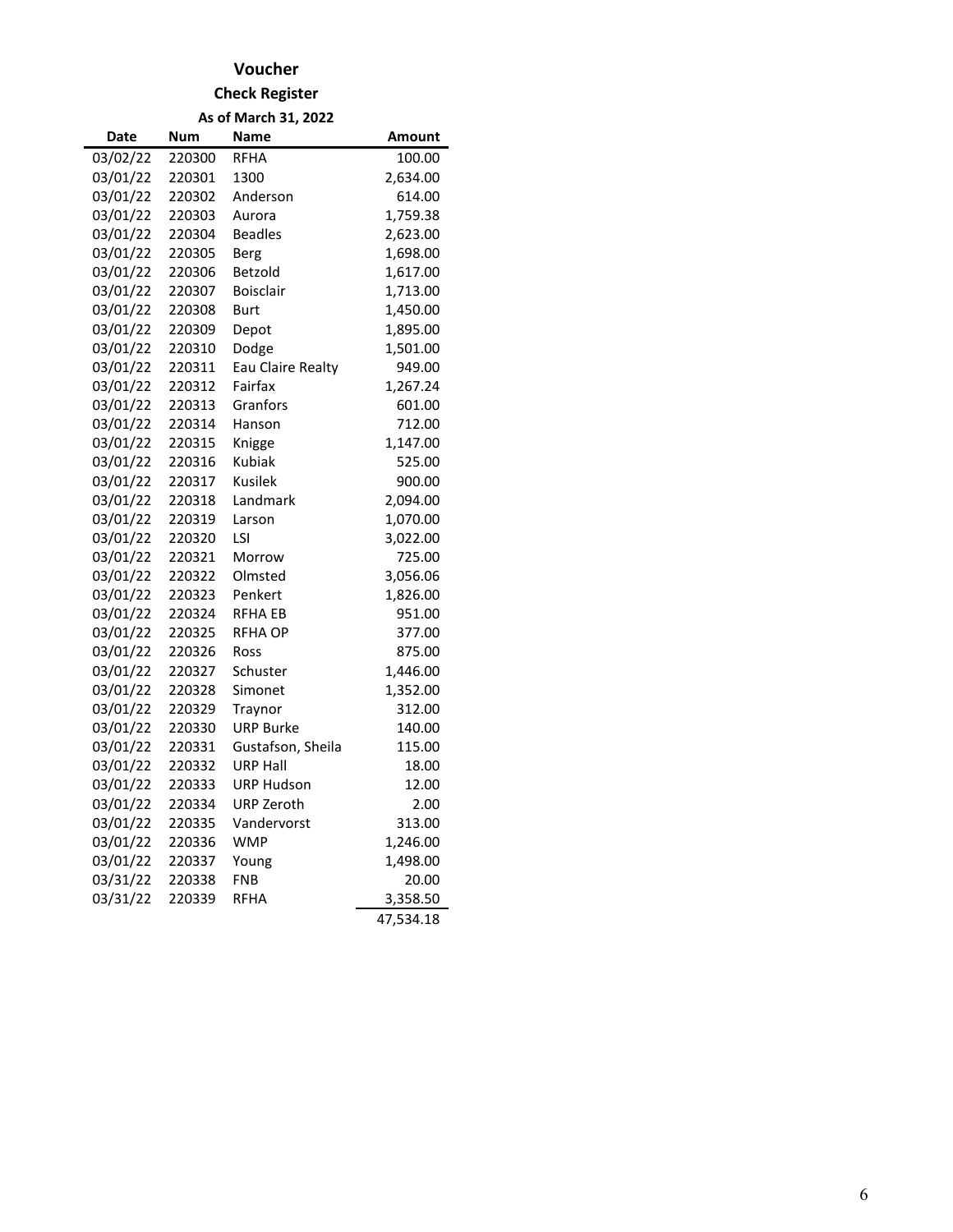## **WINDMILL PLACE, LLC**

**Check Register**

**As of March 31, 2022**

| Date     | <b>Num</b> | <b>Name</b>         | <b>Amount</b> |
|----------|------------|---------------------|---------------|
| 03/04/22 | 1815       | Steiner             | 4,471.00      |
| 03/15/22 | 1816       | Giardina, Linda     | 350.00        |
| 03/01/22 | 220301     | Comcast             | 93.00         |
| 03/01/22 | 220302     | <b>FNB-Res Acct</b> | 756.29        |
| 03/01/22 | 220303     | <b>FNB-NP</b>       | 6,121.96      |
| 03/04/22 | 220304     | <b>MGMT ACCT</b>    | 4,320.00      |
| 03/30/22 | 220305     | <b>WHEDA</b>        | 1,080.00      |
| 03/31/22 | 220306     | <b>FNB-fees</b>     | 10.25         |
| 03/31/22 | 220307     | <b>RFHA</b>         | 10,493.43     |
| 03/31/22 | 220308     | <b>SCVNG</b>        | 118.37        |
| 03/31/22 | 220309     | <b>RFMU</b>         | 1,211.93      |
|          |            |                     | 29,026.23     |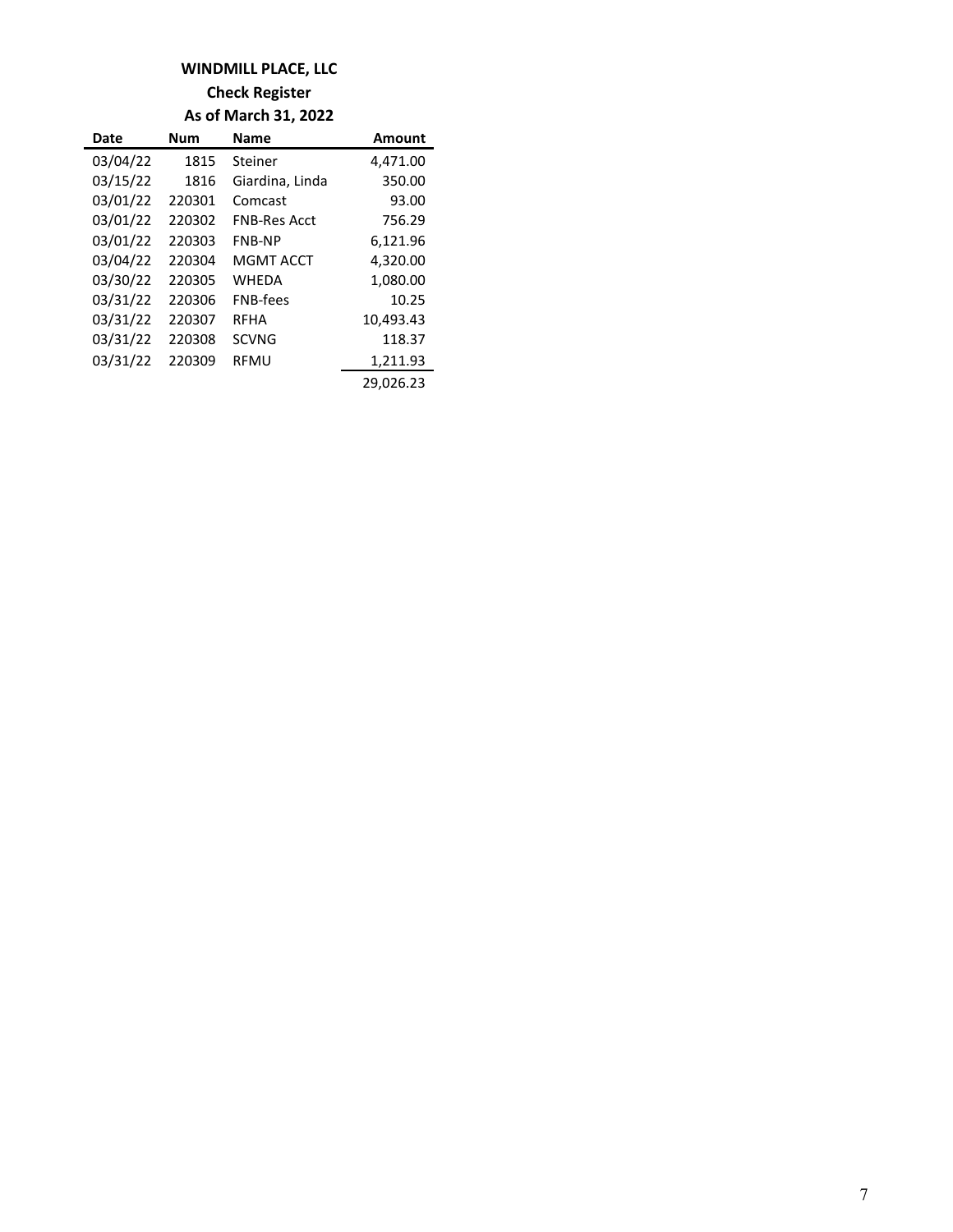| HOUSING AUTHORITY BUDGET REPORT FOR March 2022 Board Meeting |           |         |              |        |            |  |
|--------------------------------------------------------------|-----------|---------|--------------|--------|------------|--|
| <b>Year Ending June 2022</b>                                 |           |         |              |        |            |  |
|                                                              | March     | 9       | Months at:   | 75%    |            |  |
|                                                              | HUD/RVM   | E/B     | <b>OAKPK</b> | 4PLX   | <b>WMP</b> |  |
|                                                              |           |         |              |        | 25%        |  |
| <b>Income</b>                                                |           |         |              |        |            |  |
| <b>Budget</b>                                                | 594,497   | 480,366 | 155,209      | 34,622 | 236,252    |  |
| To Date                                                      | 345,367   | 346,073 | 112,325      | 26,825 | 67,852     |  |
| Percent                                                      | 58.09%    | 72.04%  | 72.37%       | 77.48% | 28.72%     |  |
| <b>Admin</b>                                                 |           |         |              |        |            |  |
| <b>Budget</b>                                                | 182,058   | 161,829 | 55,010       | 10,348 | 41,670     |  |
| To Date                                                      | 106,239   | 123,278 | 38,078       | 7,380  | 16,146     |  |
| Percent                                                      | 58.35%    | 76.18%  | 69.22%       | 71.32% | 38.75%     |  |
| <b>Utilities</b>                                             |           |         |              |        |            |  |
| <b>Budget</b>                                                | 105,600   | 87,850  | 20,200       | 9,425  | 27,420     |  |
| To Date                                                      | 79,232    | 66,021  | 15,470       | 7,120  | 5,819      |  |
| Percent                                                      | 75.03%    | 75.15%  | 76.58%       | 75.54% | 21.22%     |  |
| <b>Maint</b>                                                 |           |         |              |        |            |  |
| <b>Budget</b>                                                | 194,084   | 108,261 | 36,300       | 4,614  | 64,044     |  |
| To Date                                                      | 149,621   | 68,797  | 22,457       | 3,638  | 6,648      |  |
| Percent                                                      | 77.09%    | 63.55%  | 61.87%       | 78.85% | 10.38%     |  |
| Ins/Taxes                                                    |           |         |              |        |            |  |
| <b>Budget</b>                                                | 44,150    | 47,510  | 14,575       | 2,390  | 17,296     |  |
| To Date                                                      | 33,924    | 34,283  | 9,980        | 1,691  | 2,308      |  |
| Percent                                                      | 76.84%    | 72.16%  | 68.47%       | 70.75% | 13.34%     |  |
| <b>Mortgage &amp; Fees</b>                                   |           |         |              |        |            |  |
| <b>Budget</b>                                                |           |         | 2,546        | 4,868  | 172,750    |  |
| To Date                                                      |           |         | 1,910        | 3,651  | 11,895     |  |
| Percent                                                      |           |         | 75.00%       | 75.00% | 6.89%      |  |
| <b>Trx to Reserves</b>                                       |           |         |              |        |            |  |
| <b>Budget</b>                                                |           | 61,285  | 24,924       | 1,915  | 9,075      |  |
| To Date                                                      |           | 45,964  | 18,693       | 1,436  | 2,269      |  |
| Percent                                                      |           | 75.00%  | 75.00%       | 75.00% | 25.00%     |  |
| <b>Net</b>                                                   | (23, 649) | 7,730   | 5,738        | 1,909  | 22,767     |  |
| Investments                                                  |           |         |              |        |            |  |
| Operating                                                    | 111,235   | 118,851 | 19,040       | 14,464 | 42,909     |  |
| Reserve                                                      |           | 330,525 | 82,802       | 29,321 | 105,839    |  |
| Other                                                        | 7,260     | 31,095  | 9,549        | 1,461  | 52,741     |  |
| Sec Dep                                                      | 25,873    | 27,005  | 8,624        | 2,085  | 8,100      |  |
| CFP 2021                                                     |           |         |              |        |            |  |
| Mgmt                                                         | 122,609   |         |              |        |            |  |
| Fund                                                         | 370,645   |         |              |        |            |  |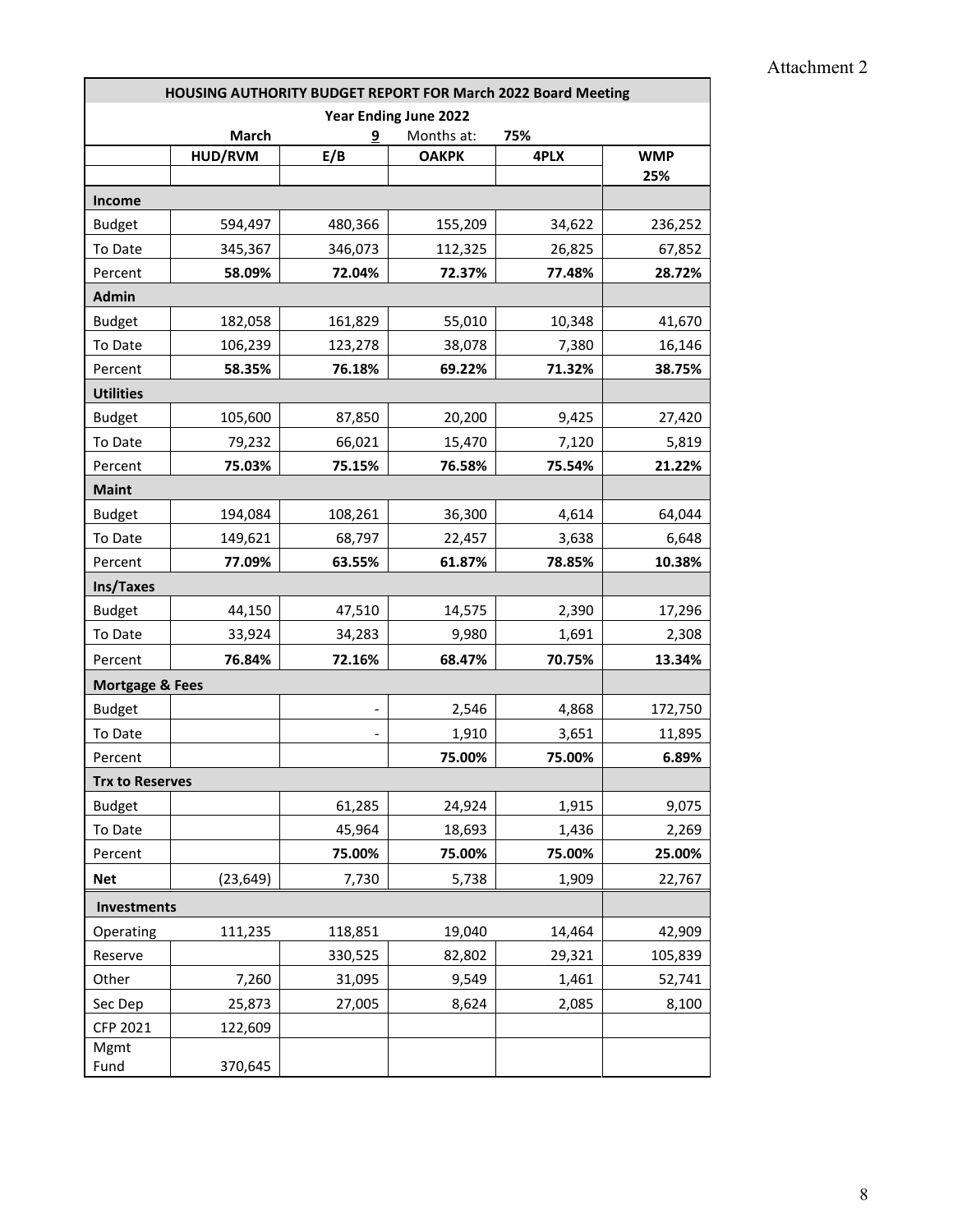#### **Current ACOP: 9.0 TENANT SELECTION AND ASSIGNMENT PLAN**

#### **9.1 Preference in Selection of Tenants.**

Applications shall be assigned an appropriate place on a community-wide basis in sequence based upon the following criteria and the date the completed application is received; not inconsistent with the objectives of Title III of the Civil Rights Act of 1964 and HUD regulations.

- 1. Priority will be given to applicants who have been displaced by a declared disaster. Applicants claiming displacement resulting from a disaster, must provide a third party written verification from a unit or agency of government, certifying that the applicant has been displaced as a result of a disaster. RFHA will ask the verifying agency to state the cause of the disaster, if known, for the purposes of conducting tenant screening.
- 2. Priority will be given for public housing Family units to applicants who are living in Turningpoint. Applicants claiming this priority placement must provide written verification from Turningpoint of the date the shelter stay began and the expected end of the stay.
- 3. For all other applicants, the date and time of receipt of the completed and signed application form, social security card and identification shall determine waiting list placement.
- 4. Notwithstanding the above, families who are elderly, disabled, or displaced will be offered housing before other single persons. See Glossary for the definition of single person family.
- 5. In all cases the broad range of income will be applied as specified in 24CFR 900. Notwithstanding the income targeting requirements of the Quality Housing and Work Responsibility Act of 1998 as outlined in the 9.3 Selection From The Waiting List.
	- Buildings Designed for the Elderly and Disabled: Preference will be given to elderly and disabled families. If there are no elderly and disabled families on the waiting list, units will be offered to single person families who qualify for the appropriate bedroom size. Single Person Families are eligible only in HUD Public Housing units.
	- Accessible Units: Accessible units will be first offered to families who reside in the development that has the vacancy and may benefit from the accessible features. If there are no families residing in that development needing the accessible unit, it shall then be offered to families residing in other developments that may benefit from the accessible unit. If there are no families residing in the other developments needing the accessible unit, it shall then be offered to applicants on the waiting list who may benefit from the accessible features. Applicants for these units will be selected utilizing the same preference system as outlined above. If there are no applicants who would benefit from the accessible features, the units will be offered to other applicants in the order that their names come to the top of the waiting list. Such applicants, however, must sign a release form stating they will accept a transfer (at RFHA's expense) if, at a future time, a family requiring an accessible feature applies or requires a transfer from a non-accessible unit. Any family required to transfer will be given a 30-day notice.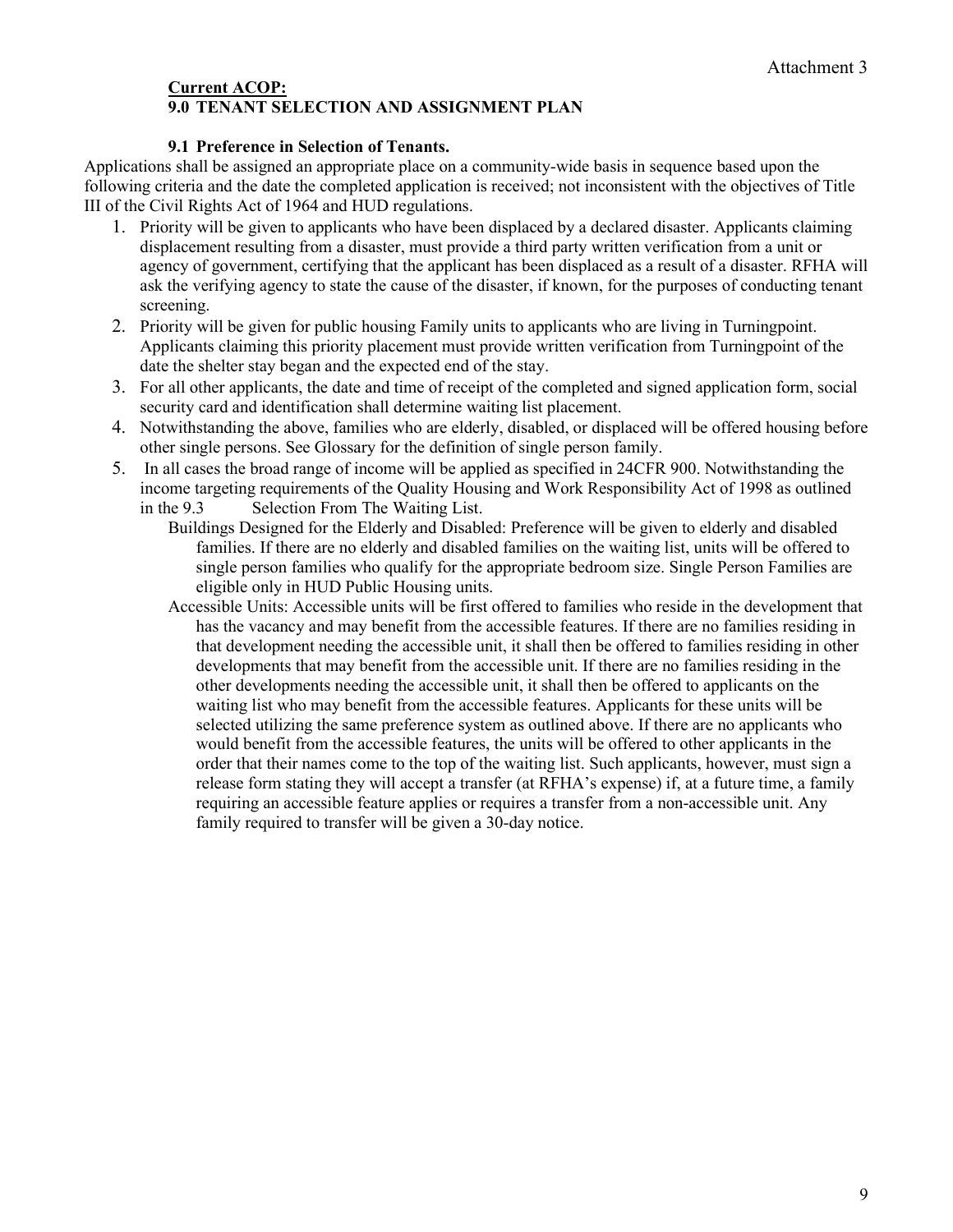#### **Purposed ACOP: 9.0 TENANT SELECTION AND ASSIGNMENT PLAN**

#### **9.1 Preference in Selection of Tenants.**

Applications shall be assigned an appropriate place on a community-wide basis in sequence based upon the following criteria and the date the completed application is received; not inconsistent with the objectives of Title III of the Civil Rights Act of 1964 and HUD regulations.

- 6. Priority will be given to applicants who have been displaced by a declared disaster. Applicants claiming displacement resulting from a disaster, must provide a third party written verification from a unit or agency of government, certifying that the applicant has been displaced as a result of a disaster. RFHA will ask the verifying agency to state the cause of the disaster, if known, for the purposes of conducting tenant screening.
- 7. Effective May 1, 2022 priority will be given to applicants who reside or work in River Falls at the time they apply. Applicants who applied prior to May 1, 2022 and did not live in River Falls will be grandfathered in. Applicants who work or have been hire to work in River Falls will be treated as residents of the preference area. Once on the waiting list, if an applicant shows a date of hire in the residency preference area, the applicant will be given the preference. Applicants who move into the residency preference area after they are on the waiting list ay turn in documents showing they now reside in the residency preference area. Acceptable documents include but are not limited to driver's license, State ID, lease, utility bill, employment check stub.
- 8. For all other applicants, the date and time of receipt of the completed and signed application form, social security card and identification shall determine waiting list placement.
- 9. Notwithstanding the above, families who are elderly, disabled, or displaced will be offered housing before other single persons. See Glossary for the definition of single person family.
- 10. In all cases the broad range of income will be applied as specified in 24CFR 900. Notwithstanding the income targeting requirements of the Quality Housing and Work Responsibility Act of 1998 as outlined in the 9.3 Selection From The Waiting List.
	- Buildings Designed for the Elderly and Disabled: Preference will be given to elderly and disabled families. If there are no elderly and disabled families on the waiting list, units will be offered to single person families who qualify for the appropriate bedroom size. Single Person Families are eligible only in HUD Public Housing units.
	- Accessible Units: Accessible units will be first offered to families who reside in the development that has the vacancy and may benefit from the accessible features. If there are no families residing in that development needing the accessible unit, it shall then be offered to families residing in other developments that may benefit from the accessible unit. If there are no families residing in the other developments needing the accessible unit, it shall then be offered to applicants on the waiting list who may benefit from the accessible features. Applicants for these units will be selected utilizing the same preference system as outlined above. If there are no applicants who would benefit from the accessible features, the units will be offered to other applicants in the order that their names come to the top of the waiting list. Such applicants, however, must sign a release form stating they will accept a transfer (at RFHA's expense) if, at a future time, a family requiring an accessible feature applies or requires a transfer from a non-accessible unit. Any family required to transfer will be given a 30-day notice.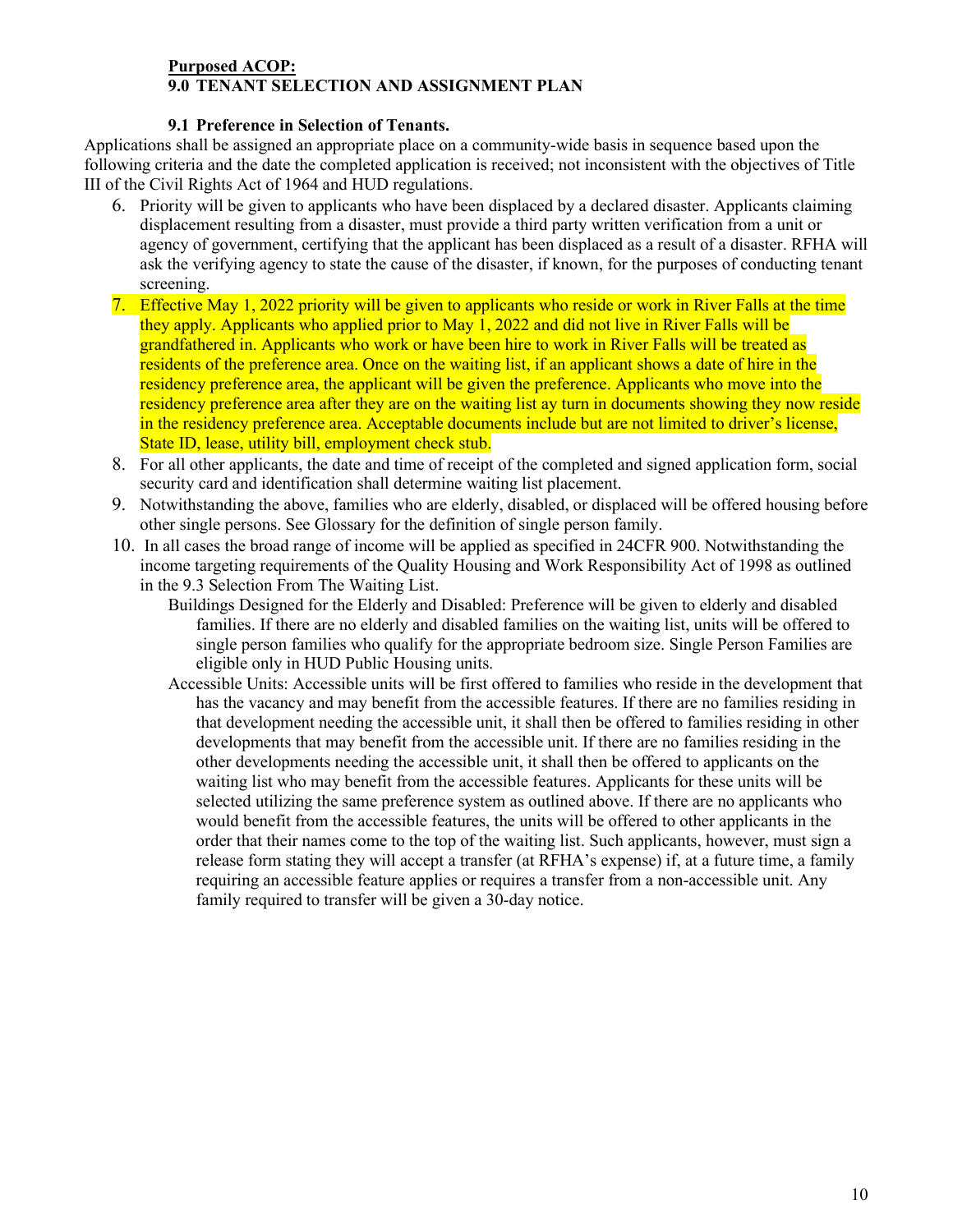Current:

## **E. Preference versus eligibility criteria for admission:**

1. RFHA has adopted no preferences in determining participation in the Voucher Program. For all applicants, the date and time of receipt of the completed and signed application form, social security card and identification shall determine waiting list placement.

# **Proposed Change:**

E. Preference criteria for admission:

- 1. Effective May 1, 2022 priority will be given to applicants who reside or work in River Falls. Applicants who applied prior to May 1, 2022 and did not live or work in River Falls will be grandfathered in.
- Applicants who work or have been hired to work in River Falls will be treated as residents of the preference area. Once on the waiting list, if an applicant shows a date of hire in the residency preference area, the applicant will be given preference.
- Applicants who move to or are hired to work in the residency preference area after they are on the waiting list may turn in documents showing the now reside in the residency preference area.
- Acceptable documents include but are not limited to: driver's license, state ID, lease, utility bill, employment check stub.
- For all applicants, the date and time of receipt of the completed and signed application, social security card and identification shall determine waiting list preference.